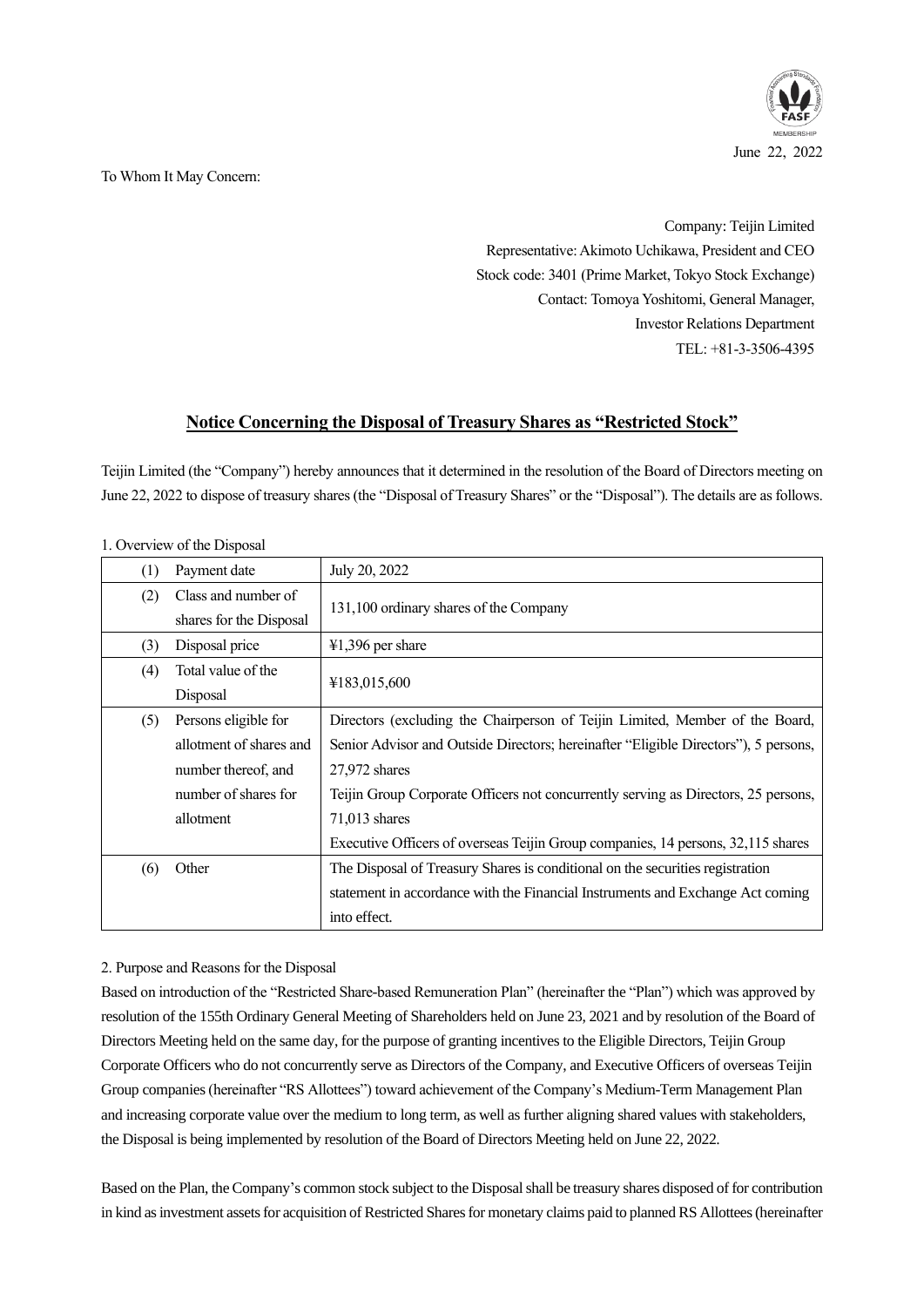"Restricted Share-based Remuneration") for the fiscal year from April 1, 2022 through March 31, 2023. In addition, the Company plans to conclude a Restricted Shares Allotment Agreement (hereinafter "Allotment Agreement") with planned RS Allottees that includes the following details.

- 3. Outline of the Allotment Agreement with Eligible Directors, Teijin Group Corporate Officers with Japanese nationality
	- (1) Transfer Restriction Period

From July 20, 2022 until the time immediately after retiring or resigning from the positions of Director of the Company, Teijin Group Corporate Officer, Teijin Group Counselor or Statutory Auditor (hereinafter "Transfer Restriction Period"), Restricted Shares shall not be transferred, used for creation of security interests, or otherwise disposed of (hereinafter "Transfer Restrictions").

(2) Conditions for Lifting Transfer Restrictions

During the period from June 22, 2022 until immediately before conclusion of the first Ordinary General Meeting of Shareholders which comes after that (hereinafter the "Service Period"), if RS Allottees have continuously held the position of Director of the Company, Teijin Group Corporate Officer or Teijin Group Counselor or Statutory Auditor (however, for RS Allottees who as of today are Teijin Group Corporate Officers who do not concurrently serve as Directors of the Company, the period shall be April 1, 2022 through March 31, 2023, the same applies hereinafter), Transfer Restrictions on all of the allotted shares will be lifted upon expiration of the Transfer Restriction Period.

(3) Treatment in the event an RS Allottee retires or resigns during the Service Period for a valid reason such as expiration of his or her term of office, reaching retirement age, death or other justifiable reason (this does not include an RS Allottee's personal reason)

(i) Timing of Lifting Transfer Restrictions

Prior to the expiration of the Service Period, in the event an RS Allottee retires or resigns the position of Director of the Company (including Chairperson of Teijin Limited, Member of the Board, Senior Advisor and Outside Director), Teijin Group Corporate Officer, Teijin Group Counselor or Statutory Auditor for a valid reason such as expiration of his or her term of office, reaching retirement age, death or other justifiable reason, Transfer Restrictions shall be lifted immediately after the retirement or resignation of the RS Allottee.

(ii) Number of Shares Subject to the Lifting of Transfer Restrictions

The number of shares subject to the lifting of Transfer Restrictions shall be equal to the number of allotted shares held at the time of retirement or resignation specified in (i) above multiplied by the number of months from the month that includes the start date of the Service Period to the month the RS Allottee retires or resigns (however, if the days in office do not make a full month, it shall not be considered one month) divided by 12 (in the event it exceeds one, it shall be regarded as one), rounding off in the event a fraction of less than one share is generated.

(4) Acquisition Without Contribution by the Company

The Company shall, as a matter of course, acquire the allotted shares for which Transfer Restrictions will not be lifted at the time when the Transfer Restriction Period expires or when the Transfer Restrictions are lifted as specified in (3) above, without contribution. In addition, during the Transfer Restriction Period, if the RS Allottee is sentenced to imprisonment or more, or if the RS Allottee starts proceedings to file for bankruptcy, or in the event the Company's CEO determines that the RS Allottee has engaged in business that competes with the Teijin Group's business without prior written consent, or determines that he or she has plans to do so after retirement or resignation (in case the RS Allottee is the CEO, if it is determined by resolution of the Board of Directors, the same applies hereinafter), or in the event the CEO determines the RS Allottee has violated laws and regulations, or internal rules of the Company etc., or in the event of such circumstances, all of the allotted shares can be acquired without contribution as a matter of course.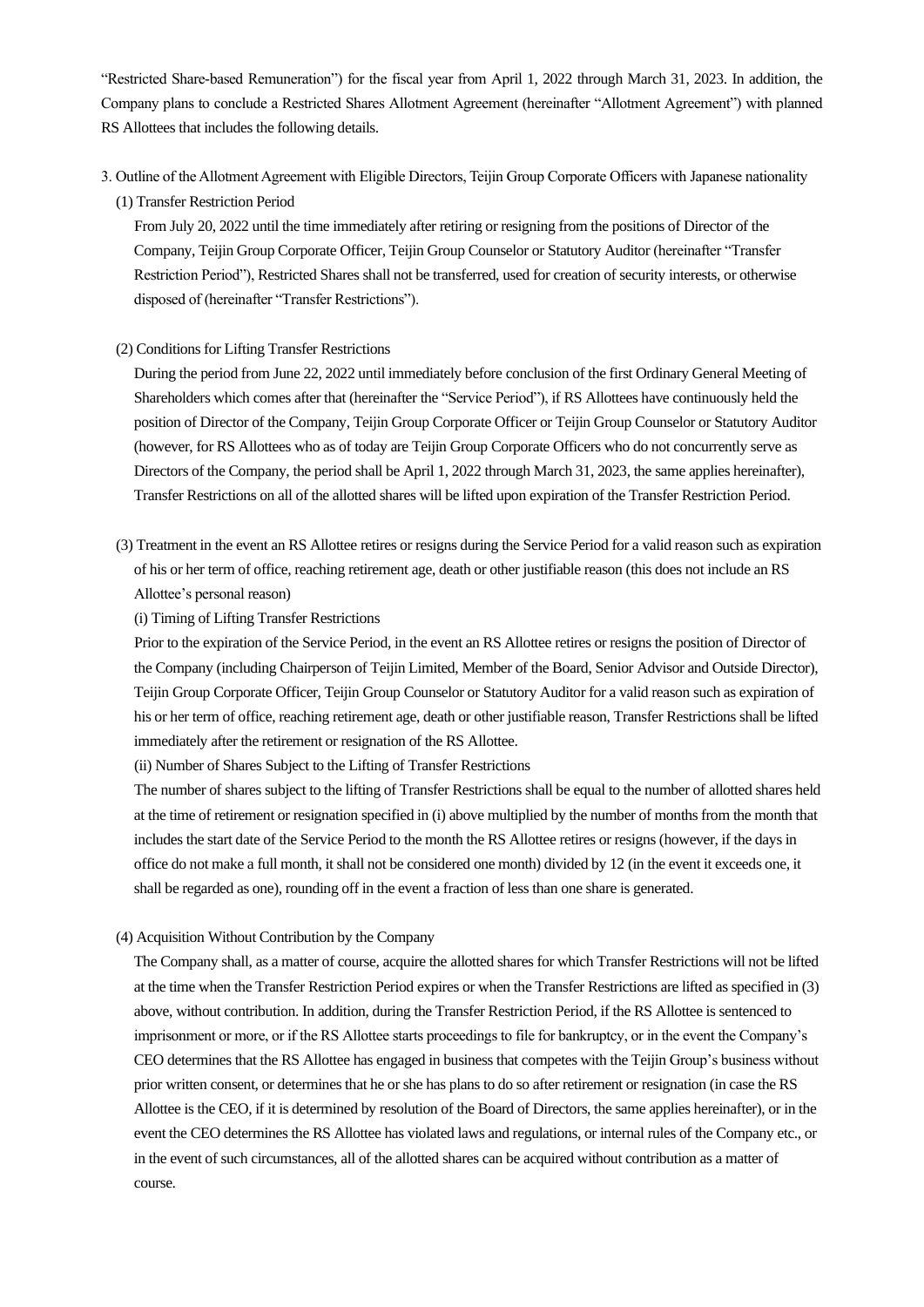#### (5) Management of the Shares

The allotted shares shall be managed in dedicated accounts opened by RS Allottees at a securities company in order to prevent transfers, creation of security interests, or other disposal of the shares during the Transfer Restriction Period. The Company has concluded agreements with the relevant securities company related to the management of the accounts for the allotted shares held by each RS Allottee to ensure the effectiveness of the Transfer Restrictions, etc. relating to the allotted shares. In addition, the RS Allottees shall consent to the management of the accounts.

## (6) Handling of Organizational Restructuring, etc.

If during the Transfer Restriction Period, a merger agreement in which the Company is the dissolved company, a share exchange agreement or share transfer plan in which the Company becomes a wholly-owned subsidiary, or any other organizational restructuring, etc., are approved at a General Meeting of Shareholders of the Company (however, if said organizational restructuring, etc. does not require approval at a General Meeting of Shareholders of the Company, the Board of Directors of the Company), the Board of Directors shall resolve to lift the Transfer Restrictions as of the time immediately prior to a business day before the effective date of the organizational restructuring, etc. for the following number of shares. The number of shares subject to the lifting of Transfer Restrictions shall be equal to the number of allotted shares held at the time of the resolution multiplied by the number obtained by dividing the number of months from the month that includes the start date of the Service Period to the month that includes the date of the approval (however, if the days in office do not make a full month, it shall not be considered one month) by 12 (if the number obtained is larger than one, it is taken as one; However, as a result of the calculation, in the event a fraction of less than one share is generated, it shall be rounded off.). In addition, the Company shall automatically acquire without contribution all of the allotted shares which Transfer Restrictions have not been lifted upon this lifting of Transfer Restrictions.

4. Outline of the Allotment Agreement with Teijin Group Corporate Officers and Executive Officers of overseas Teijin Group companies who do not have Japanese nationality

The Allotment Agreement of Restricted Shares to be allotted to three Teijin Group Corporate Officers and 14 Executive Officers of overseas Teijin Group companies who do not have Japanese nationality among RS Allottees shall be equivalent to 3. above, however, the Transfer Restriction Period shall be one year from July 20, 2022 to July 19, 2023 taking into consideration the situation of share-based remuneration plans in countries other than Japan. During the Transfer Restriction Period, if Teijin Group Corporate Officers and Executive Officers of overseas Teijin Group companies who do not have Japanese nationality will retire from any of the above positions due to expiration of term, retirement age, death or other justifiable reasons, it will be handled according to 3.(3). However, in consideration of the tax payment time in countries other than Japan, the Transfer Restrictions can be lifted during the Transfer Restriction Period for the portion of the allotted shares equivalent to the tax payment amount based on the Allotment Agreement.

During the Transfer Restriction Period, the allotted shares will be placed and managed in a dedicated account at a securities company opened by a company in charge of custody and trading or RS Allottees so that the allotted shares cannot be transferred, used for creation of security interests, or otherwise disposed of. The Company has concluded contracts with said company in charge of custody and trading and said securities company in connection with management of the relevant account in order to ensure the effectiveness of the Transfer Restrictions, etc. relating to the allotted shares. In addition, RS Allottees agree to details of management of said account.

### 5. Basis of Calculation and Details of Paid-In Amount

The Disposal of Treasury Shares for the planned allottees shall be conducted with monetary claims, which were paid to RS Allottees based on the Plan as "Restricted Stock" for the 157th fiscal period of the Company (April 1, 2022 to March 31, 2023), to be treated as property contributed in kind. To eliminate any arbitrariness in the Disposal price, ¥1,396 is used as the Disposal price which is the closing price of ordinary shares of the Company on the Prime Market of the Tokyo Stock Exchange on June 21, 2022 (the business day before the date of the resolution of the Board of Directors). This is the market